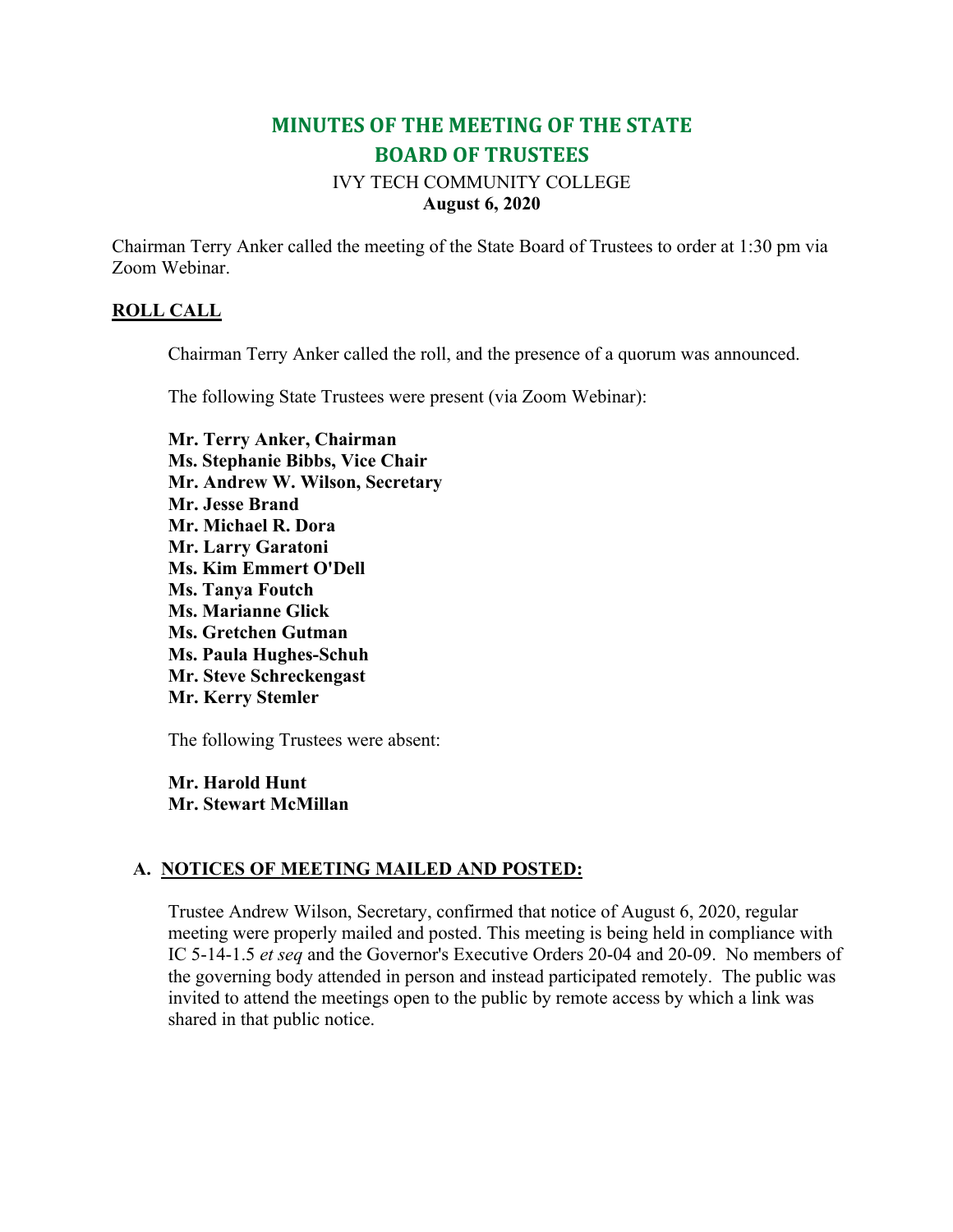#### **B. APPROVAL OF BOARD MINUTES:**

Trustee Glick moved for approval of the minutes of the April 2, 2020 board meeting. Trustee Bibbs seconded the motion, and the motion carried unanimously.

| seer etar y txii ur ew "wiison" cancul rom |             |
|--------------------------------------------|-------------|
| Terry Anker, Chair                         | "Aye"       |
| Stephanie Bibbs, Vice Chair "Aye"          |             |
| Andrew Wilson, Secretary                   | "Aye"       |
| Jesse Brand                                | "Aye"       |
| Michael Dora                               | "Aye"       |
| Kim Emmert O'Dell                          | "Aye"       |
| Tanya Foutch                               | "Aye"       |
| Larry Garatoni                             | "Aye"       |
| Marianne Glick                             | "Aye"       |
| Gretchen Gutman                            | "Aye"       |
| Paula Hughes-Schuh                         | "Aye"       |
| Harold Hunt                                | not present |
| Stewart McMillan                           | not present |
| Steve Schreckengast                        | "Aye"       |
| Kerry Stemler                              | "Aye"       |
|                                            |             |

# **Secretary Andrew Wilson called roll**

### **C. COMMITTEE REPORTS:**

- **Item 1** Chairman Anker called upon Trustee Michael Dora for a report from the **Academics & Student Experience Committee**. Trustee Dora reported there were no action items for approval. The Committee received an update from Kathryn Stremiecki, Assistant Vice President for Student Life, Development, and Wrap around Services presented the results from the Real College Survey. The survey studies the prevalence of food insecurity and housing insecurity in college students and is administered by the Hope Center at Temple University. Ivy Tech participated in the survey during the fall semester and in the spring semester for the special COVID-19 edition of the survey. During the spring administration of the survey, the results showed:
	- 40% of our students were food insecure due to the pandemic
	- 10% of our students were homeless due to the pandemic
	- 24% lost a job due to the pandemic
	- 49% are experiencing moderate anxiety
	- 20% do not have a functional laptop or reliable internet
	- 46% indicated they were caring for a family member as a result of the pandemic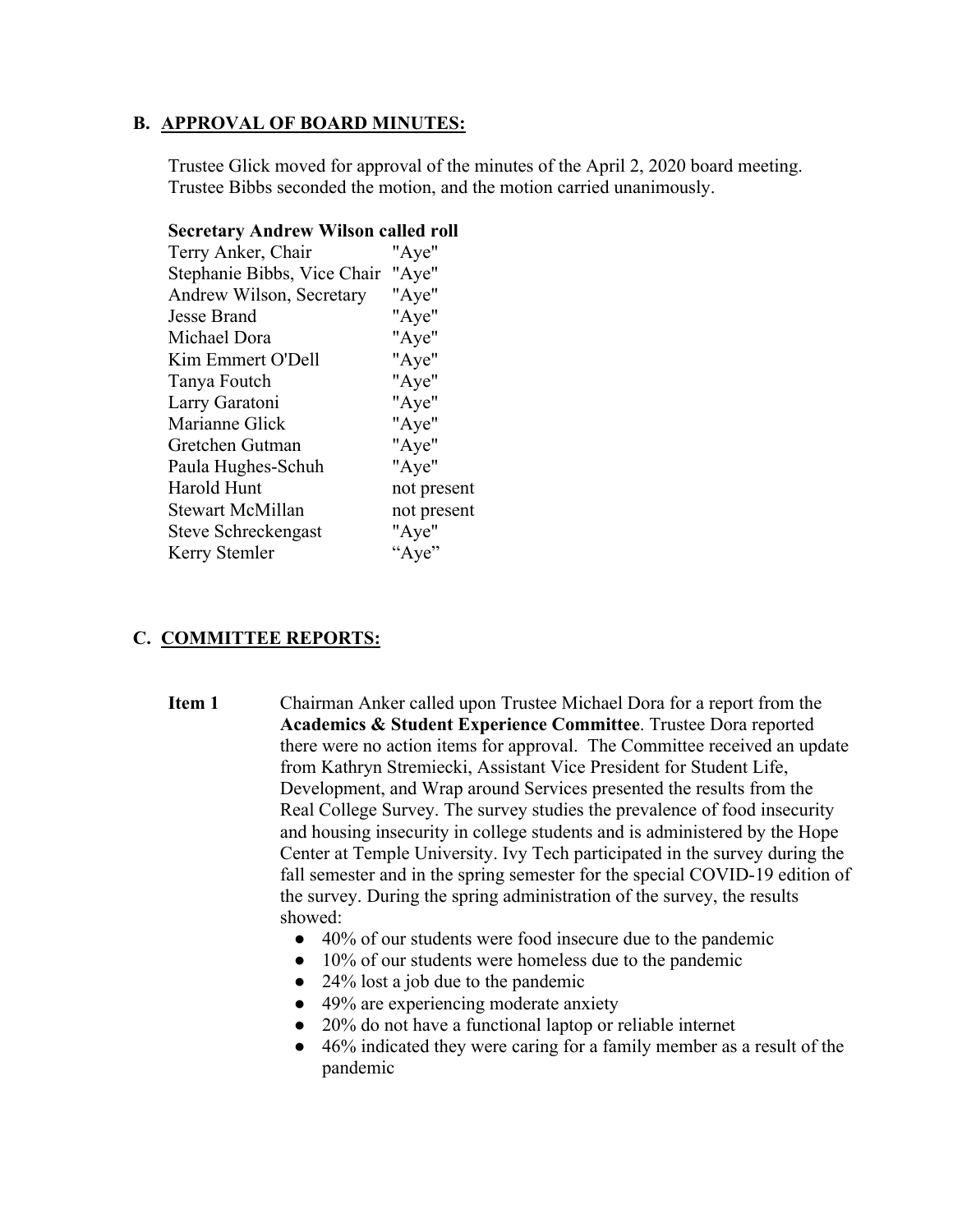Stremiecki also discussed the next steps to address the needs identified by the survey. Short term steps include leveraging the IvyAssist website to connect students with resources and developing a communication plan. Long term steps include staff professional development, growing external partnerships, and developing a multi-year plan to increase services offered to students.

Rebecca Rahschulte, Vice President for K-14 Initiatives and Statewide Partnerships, provided updates on dual credit credentialing through the National Alliance of Concurrent Enrollment Partnerships (NACEP). This includes the College's procurement of a new platform called DualEnroll.com, consultation services through Saffron Ventures, development of an IvyLearn Professional Development platform for dual credit instructors, and formation of a K-14 Academic Advisory Committee to ensure academic alignment and support of new processes and procedures.

- **Item 2** Chairman Anker called upon Trustee Gutman for a report from the **Audit Committee.** Trustee Gutman reported there were no action items for approval. Trustee Gutman reported the committee discussed many items. Discussions around reports regarding the confidential hotline, pending litigation, and cybersecurity. The committee reviewed and approved the Internal Audit Department budget for the fiscal year 2020-21. They also reviewed the audit schedule for 2020-21 and the three-year audit plan. They also reviewed internal audit reports that had been issued since their last meeting.
- **Item 3** Chairman Anker called upon Trustee Jesse Brand for a report from the **Budget & Finance committee**. Trustee Brand reported there are four action items for approval. The Trustees received updates on Financial Planning and Fiscal Year 2020 as well as new debt and refinance.

Trustee Brand moved for approval of a contract to provide the college with computing and peripheral equipment

**Resolution 2020-23,** Approval of a Three-Year Agreement with Dell Marketing, L.P.

Trustee Garatoni seconded the motion

.

*Secretary Andrew Wilson called roll* Terry Anker, Chair "Aye" Stephanie Bibbs, Vice Chair "Aye" Andrew Wilson, Secretary "Aye" Jesse Brand "Aye" Michael Dora "Aye"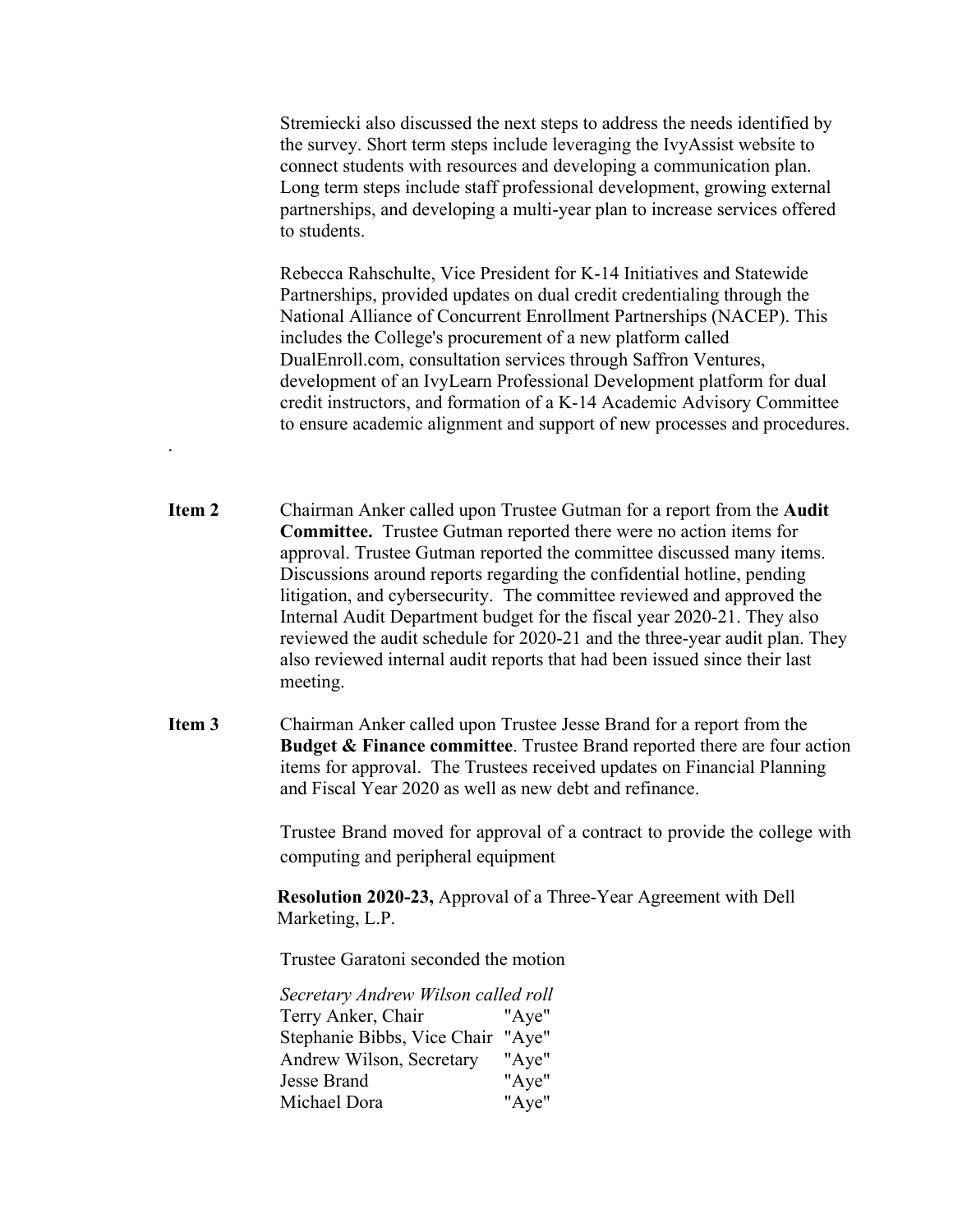| Kim Emmert O'Dell   | "Aye"       |
|---------------------|-------------|
| Tanya Foutch        | "Aye"       |
| Larry Garatoni      | "Aye"       |
| Marianne Glick      | "Aye"       |
| Gretchen Gutman     | "Aye"       |
| Paula Hughes-Schuh  | "Aye"       |
| Harold Hunt         | not present |
| Stewart McMillan    | not present |
| Steve Schreckengast | "Aye"       |
| Kerry Stemler       | "Aye"       |
|                     |             |

The motion carried unanimously.

Trustee Brand moved for approval of data center services in the event of a disaster

**Resolution 2020-24,** Approval of a One-Year Agreement with Expedient to Provide the College with Disaster Recovery Services

Trustee Garatoni seconded the motion

| Secretary Andrew Wilson called roll |             |
|-------------------------------------|-------------|
| Terry Anker, Chair                  | "Aye"       |
| Stephanie Bibbs, Vice Chair         | "Aye"       |
| Andrew Wilson, Secretary            | "Aye"       |
| Jesse Brand                         | "Aye"       |
| Michael Dora                        | "Aye"       |
| Kim Emmert O'Dell                   | "Aye"       |
| Tanya Foutch                        | "Aye"       |
| Larry Garatoni                      | "Aye"       |
| Marianne Glick                      | "Aye"       |
| Gretchen Gutman                     | "Aye"       |
| Paula Hughes-Schuh                  | "Aye"       |
| Harold Hunt                         | "Aye"       |
| <b>Stewart McMillan</b>             | not present |
| Steve Schreckengast                 | "Aye"       |
| Kerry Stemler                       | "Aye"       |

The motion carried unanimously.

Trustee Brand moved for approval of a new agreement for a digital subscription to online textbooks and materials

**Resolution 2020-25,** New Agreement for Student Access to Cengage Unlimited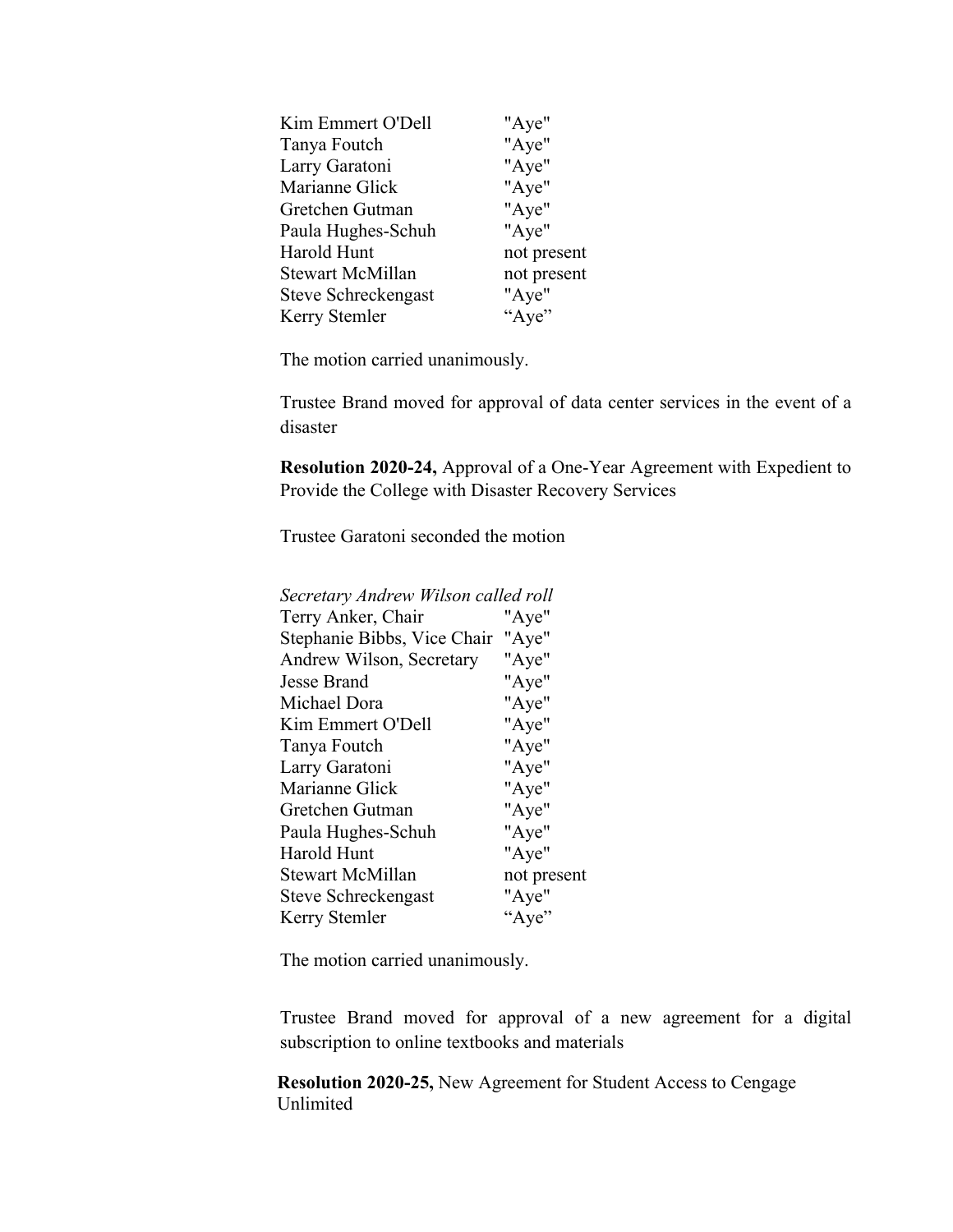Trustee Glick seconded the motion

| Secretary Andrew Wilson called roll |
|-------------------------------------|
| "Aye"                               |
| "Aye"                               |
| "Aye"                               |
| "Aye"                               |
| "Aye"                               |
| "Aye"                               |
| "Aye"                               |
| "Aye"                               |
| "Aye"                               |
| "Aye"                               |
| "Aye"                               |
| "Aye"                               |
| not present                         |
| "Aye"                               |
| "Aye"                               |
|                                     |

The motion carried unanimously.

Trustee Brand moved for approval of a contract for services to assist with Tableau Online implementations

**Resolution 2020-34,** Approval of a One-Year Agreement with OneBridge

Trustee Garatoni seconded the motion

| Secretary Andrew Wilson called roll  |
|--------------------------------------|
| "Aye"                                |
| Stephanie Bibbs, Vice Chair<br>"Aye" |
| "Aye"                                |
| "Aye"                                |
| "Aye"                                |
| "Aye"                                |
| "Aye"                                |
| "Aye"                                |
| "Aye"                                |
| "Aye"                                |
| "Aye"                                |
| "Aye"                                |
| not present                          |
| "Aye"                                |
| "Aye"                                |
|                                      |

The motion carried unanimously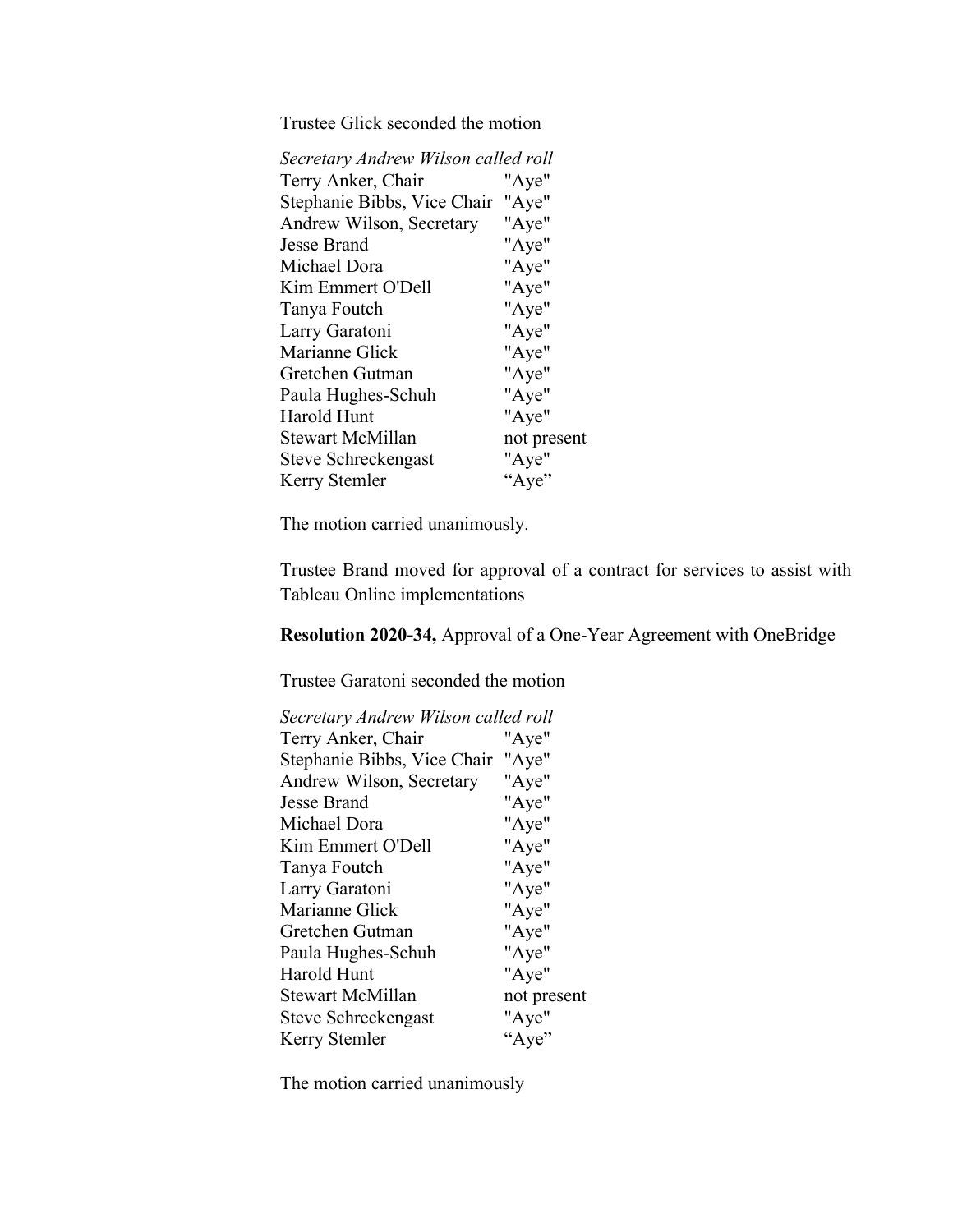**Item 4** Chairman Anker called upon Trustee Steve Schreckengast for a report from the **Building and Grounds Committee**. Trustee Schreckengast reported there are three action items for consideration and approval. The committee received an update on the status of XBE contract spend and update on construction at Kokomo Campus.

Trustee Schreckengast moved for approval.

**Resolution 2020-26,** Approval to Grant an Easement Extension to IndyGo for Construction of the Purple Line Transit Station at the Fairbanks Building Indianapolis Campus

Trustee Glick seconded the motion

| Secretary Andrew Wilson called roll |             |
|-------------------------------------|-------------|
| Terry Anker, Chair                  | "Aye"       |
| Stephanie Bibbs, Vice Chair         | "Aye"       |
| Andrew Wilson, Secretary            | "Aye"       |
| Jesse Brand                         | "Aye"       |
| Michael Dora                        | "Aye"       |
| Kim Emmert O'Dell                   | "Aye"       |
| Tanya Foutch                        | "Aye"       |
| Larry Garatoni                      | "Aye"       |
| Marianne Glick                      | "Aye"       |
| Gretchen Gutman                     | "Aye"       |
| Paula Hughes-Schuh                  | "Aye"       |
| Harold Hunt                         | "Aye"       |
| <b>Stewart McMillan</b>             | not present |
| Steve Schreckengast                 | "Aye"       |
| Kerry Stemler                       | "Aye"       |

The motion carried unanimously.

Trustee Schreckengast moved for approval.

**Resolution 2020-27,** Approval for Amendment of Lease Agreement for the Public Safety Academy Fort Wayne

Trustee Garatoni seconded the motion

*Secretary Andrew Wilson called roll* Terry Anker, Chair "Aye" Stephanie Bibbs, Vice Chair "Aye" Andrew Wilson, Secretary "Aye" Jesse Brand "Aye"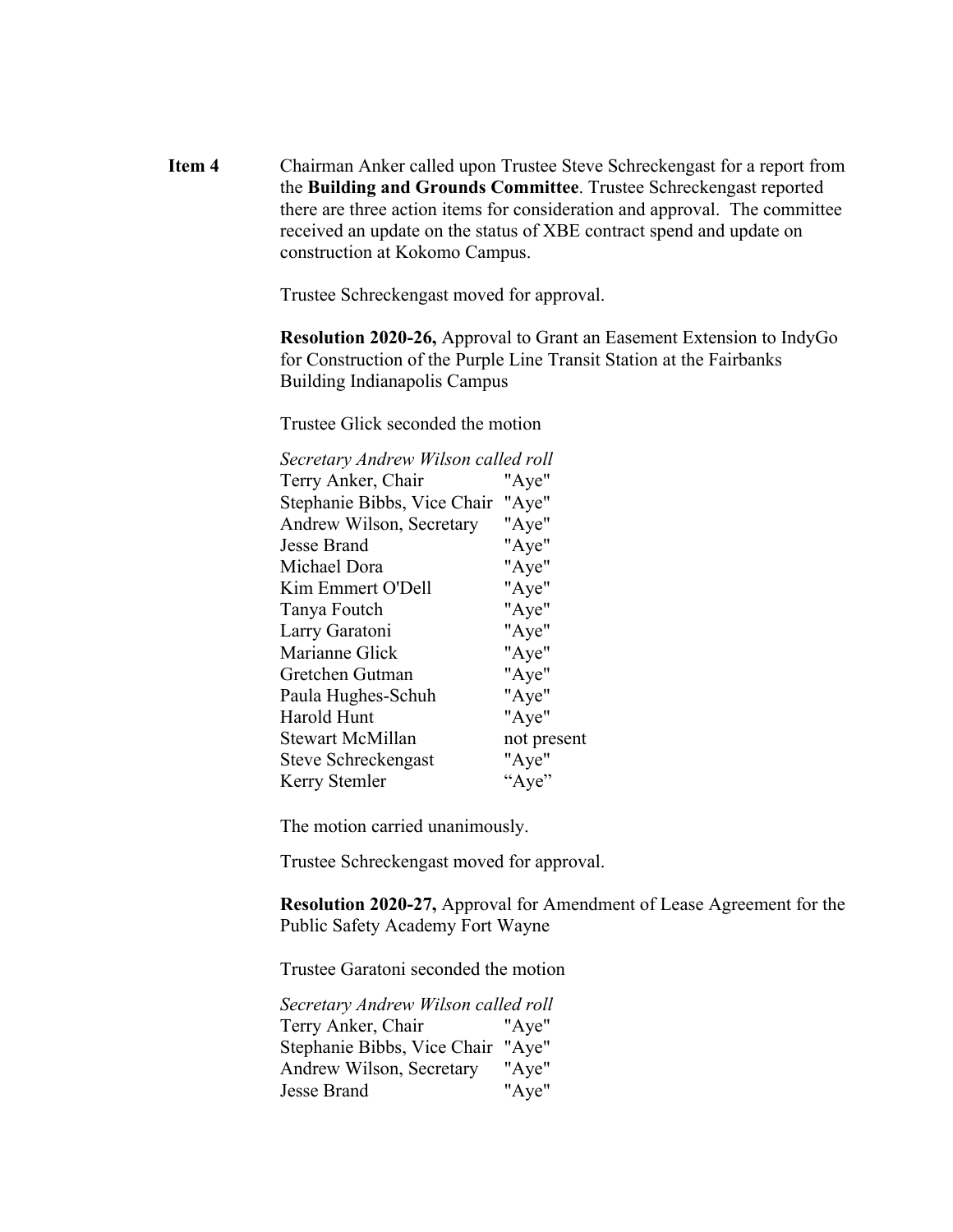| "Aye"<br>"Aye" |
|----------------|
|                |
|                |
| "Aye"          |
| "Aye"          |
| "Aye"          |
| "Aye"          |
| "Aye"          |
| not present    |
| "Aye"          |
| "Aye"          |
|                |

The motion carried unanimously.

Trustee Schreckengast moved for approval.

**Resolution 2020-28,** Approval of the Ivy Tech Community College of Indiana Legislative Request for Capital Funds for the 2021-2023 Biennium

Trustee Brand seconded the motion

| Secretary Andrew Wilson called roll  |
|--------------------------------------|
| "Aye"                                |
| Stephanie Bibbs, Vice Chair<br>"Aye" |
| "Aye"                                |
| "Aye"                                |
| "Aye"                                |
| "Aye"                                |
| "Aye"                                |
| "Aye"                                |
| "Aye"                                |
| "Aye"                                |
| "Aye"                                |
| "Aye"                                |
| not present                          |
| "Aye"                                |
| "Aye"                                |
|                                      |

The motion carried unanimously.

**Item 5** Chairman Anker calls upon Trustee Kerry Stemler for a report from the **Human Resources & Operations Committee**. Trustee Stemler reported there is one action item for approval. Jen Fisher, Assistant Vice President for Employee Benefits, reviewed the RFP process and recommendation for the College's Life and Disability insurance carrier effective January 1, 2021.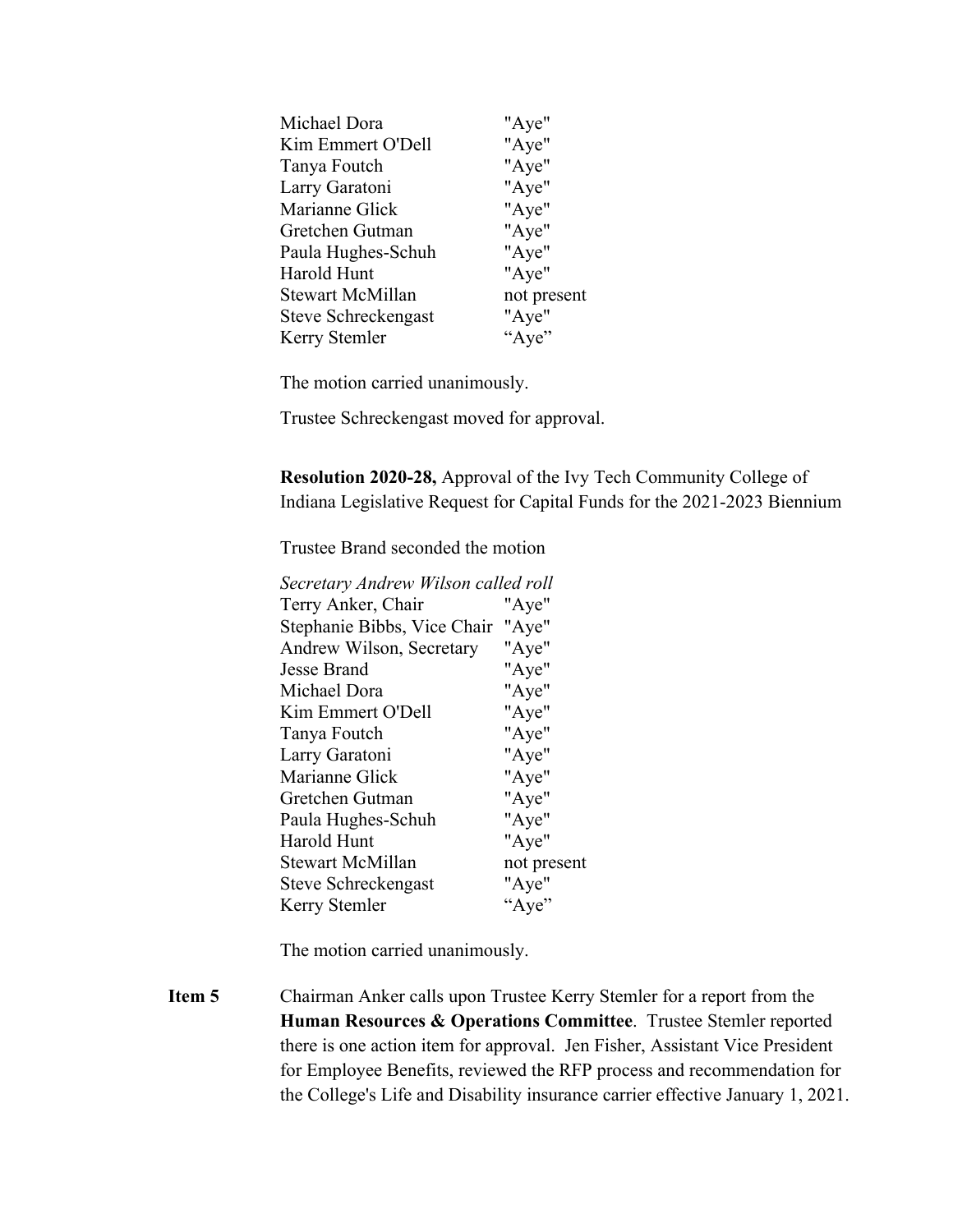The RFP produced seven respondents, including the current carrier, The Standard. Through finalist presentations conducted by a team of systems office and campus representatives, The Standard has been selected to continue as the College's carrier for three years at the cost of \$4.1M, an approximate savings of \$1.1m over the life of the contract.

Trustee Stemler moved for approval of

Resolution 2020-29, Approval of College Life and Disability Insurance Carrier

Trustee Emmert O'Dell seconded the motion

| Secretary Andrew Wilson called roll |             |
|-------------------------------------|-------------|
| Terry Anker, Chair                  | "Aye"       |
| Stephanie Bibbs, Vice Chair         | "Aye"       |
| Andrew Wilson, Secretary            | "Aye"       |
| <b>Jesse Brand</b>                  | "Aye"       |
| Michael Dora                        | "Aye"       |
| Kim Emmert O'Dell                   | "Aye"       |
| Tanya Foutch                        | "Aye"       |
| Larry Garatoni                      | "Aye"       |
| Marianne Glick                      | "Aye"       |
| Gretchen Gutman                     | "Aye"       |
| Paula Hughes-Schuh                  | "Aye"       |
| Harold Hunt                         | not present |
| <b>Stewart McMillan</b>             | not present |
| Steve Schreckengast                 | "Aye"       |
| Kerry Stemler                       | "Aye"       |
|                                     |             |

The motion carried unanimously

**Item 6** Chairman Anker called upon Trustee Hughes-Schuh for a report from the **Marketing & Public Relations Committee.** Trustee Hughes-Schuh reported there is one action item for approval. We received an update from Jeff Fanter on the performance of the College's digital marketing efforts. Cost per application is running at half the cost of the goal, so performance in this space continues to exceed expectations. While the College is always looking to get applicants into the pipeline sooner, what digital marketing does is respond to the potential student's desire on when to take action. We see just that – a lot of effort was taken in mid-June and July.

> We heard about the over \$6M in earned media that has been generated by the College, which is well above the normal trend this time of year.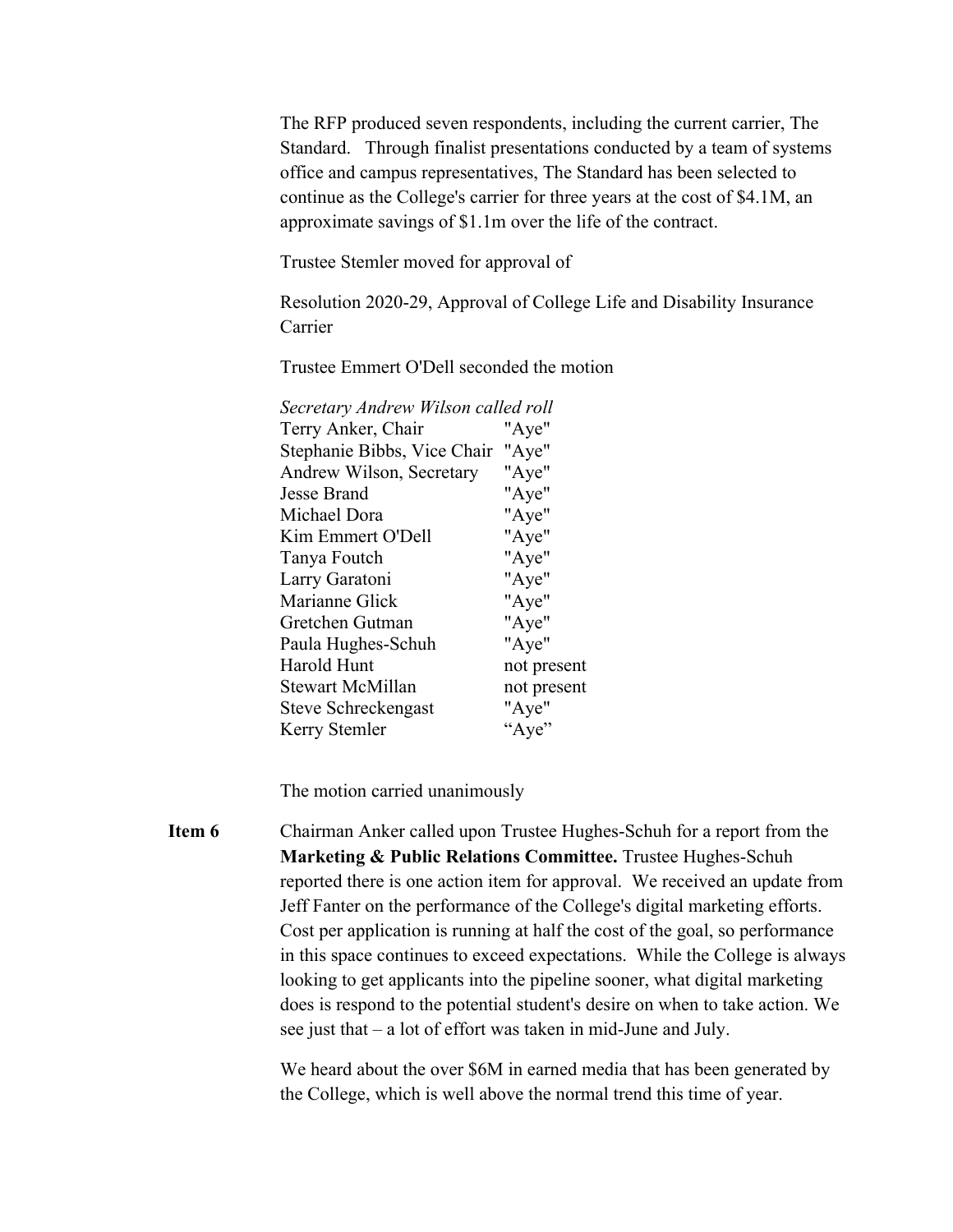Certainly, coverage around COVID-19 has been part of that driver as collectively Ivy Tech has been engaged with local and national media to help communicate how the College is handling our current situation.

The final update we received was on the brand research project. Virtual focus groups will finish up next week, and then the project will move from qualitative to quantitative research. Everything is going well with the project, and the information gathered is exceeding expectations. Over 25 virtual focus groups have taken place along with seven 1:1 interviews. Initial findings from the focus groups will start to be shared later this month, and then overall preliminary results will be shared with the board at our October meeting.

Trustee Hughes-Schuh moves for approval of a resolution to approve a TV campaign with Asher Agency not to exceed \$400,000. While the threshold for board approval is \$500,000, College administration recommended the approval of this campaign because a similar campaign with Asher was also launched in May from the prior year's fiscal budget to push for summer enrollment and based on fall enrollment numbers and the current state of the COVID-19 situation it was decided that another campaign will be launched from this fiscal year's marketing budget.

**Resolution 2020-30**, Approval of Media Advertising

Trustee Foutch seconded the motion

| Secretary Andrew Wilson called roll |             |
|-------------------------------------|-------------|
| Terry Anker, Chair                  | "Aye"       |
| Stephanie Bibbs, Vice Chair "Aye"   |             |
| Andrew Wilson, Secretary            | "Aye"       |
| Jesse Brand                         | "Aye"       |
| Michael Dora                        | "Aye"       |
| Kim Emmert O'Dell                   | "Aye"       |
| Tanya Foutch                        | "Aye"       |
| Larry Garatoni                      | "Aye"       |
| Marianne Glick                      | "Aye"       |
| Gretchen Gutman                     | "Aye"       |
| Paula Hughes-Schuh                  | "Aye"       |
| Harold Hunt                         | "Aye"       |
| Stewart McMillan                    | not present |
| Steve Schreckengast                 | "Aye"       |
| Kerry Stemler                       | "Aye"       |

The motion carried unanimously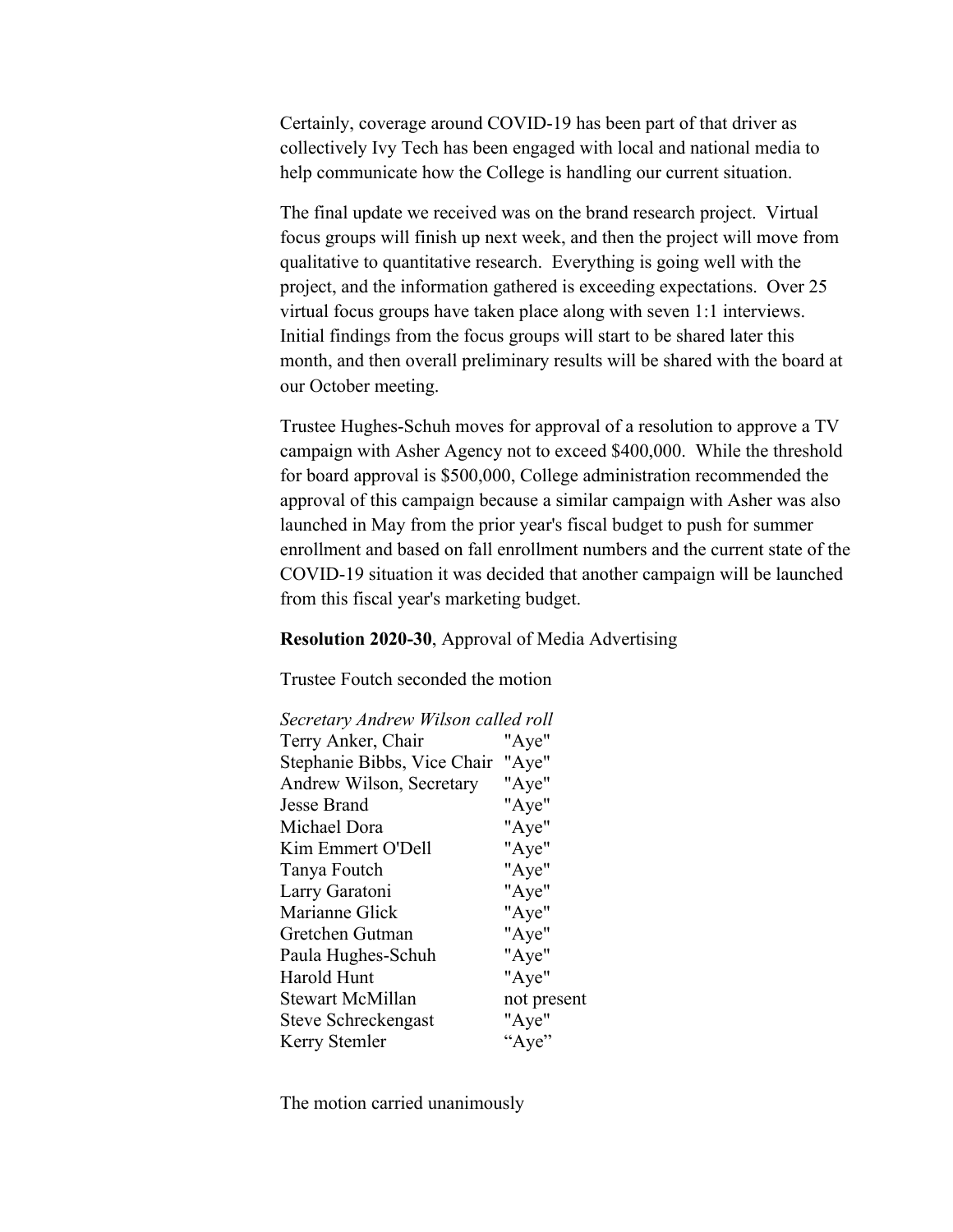**Item 7** Chairman Anker called upon Trustee Wilson for a report from the **Workforce Alignment Committee.** Trustee Wilson reported there are no action items for approval. Sr. Vice President for Workforce and Careers Chris Lowery and members of his team, VP of the School of Information Technology Linda Calvin and AVP for Workforce and Career Operations Dr. Stacy Townsley, presented updates:

> The School of Information Technology (IT) is undergoing a reorganization to better align with evolving industry needs. The School of IT also is developing a Skills Academy model to provide flexible short-term training options to those already in the workforce who want to skill up and to provide opportunities for IT career exploration. External organizations such as Eleven Fifty and Thinkful.com are already recruiting students through this model. With input from industry experts, the School of IT is introducing new credentials for high-wage, high-demand jobs in the tech industry: Cloud AAS, Data Analytics, Mobile/Web/Gamification, SmartWorld, and other credentials.

Indiana's Rapid Recovery for a Better Future initiative kicked off in June. Under this initiative, the state is channeling CARES Act funding to grow short-term education and training by enhancing the Workforce Ready Grants, expand the Employer Training Grant, and provide outreach and promotion through a single online network to direct Hoosiers to career coaches and other supports. Ivy Tech has played and continues to play a vital role in delivering these expanded opportunities to Hoosiers.

As part of its Rapid Recovery initiative, Ivy Tech offered free classes and training to 10,000 participants as a way to support Hoosiers seeking a nextstep job and career solutions. The 10K initiative started mid-May and wrapped up July 31, with over 7,500 participants and over 5,000 additional inquiries. A plurality, of course, registrations (47%) were in IT, and the initiative reached a wide range of individuals across the state. Campuses are following up for fall enrollments. The 10K demographics show a strong representation of women and people of color across course sector categories of Advanced Manufacturing, IT, and business.

#### **D. TREASURER'S REPORT:**

Chairman Anker called upon Matt Hawkins, Sr. Vice President/Chief Financial Officer, to provide the Treasurer's Report.

Ivy Tech is currently closing Fiscal Year 2020. We are preparing to begin our Fiscal Year Financial Statement Audit with the State Board of Accounts. Ivy Tech successfully sold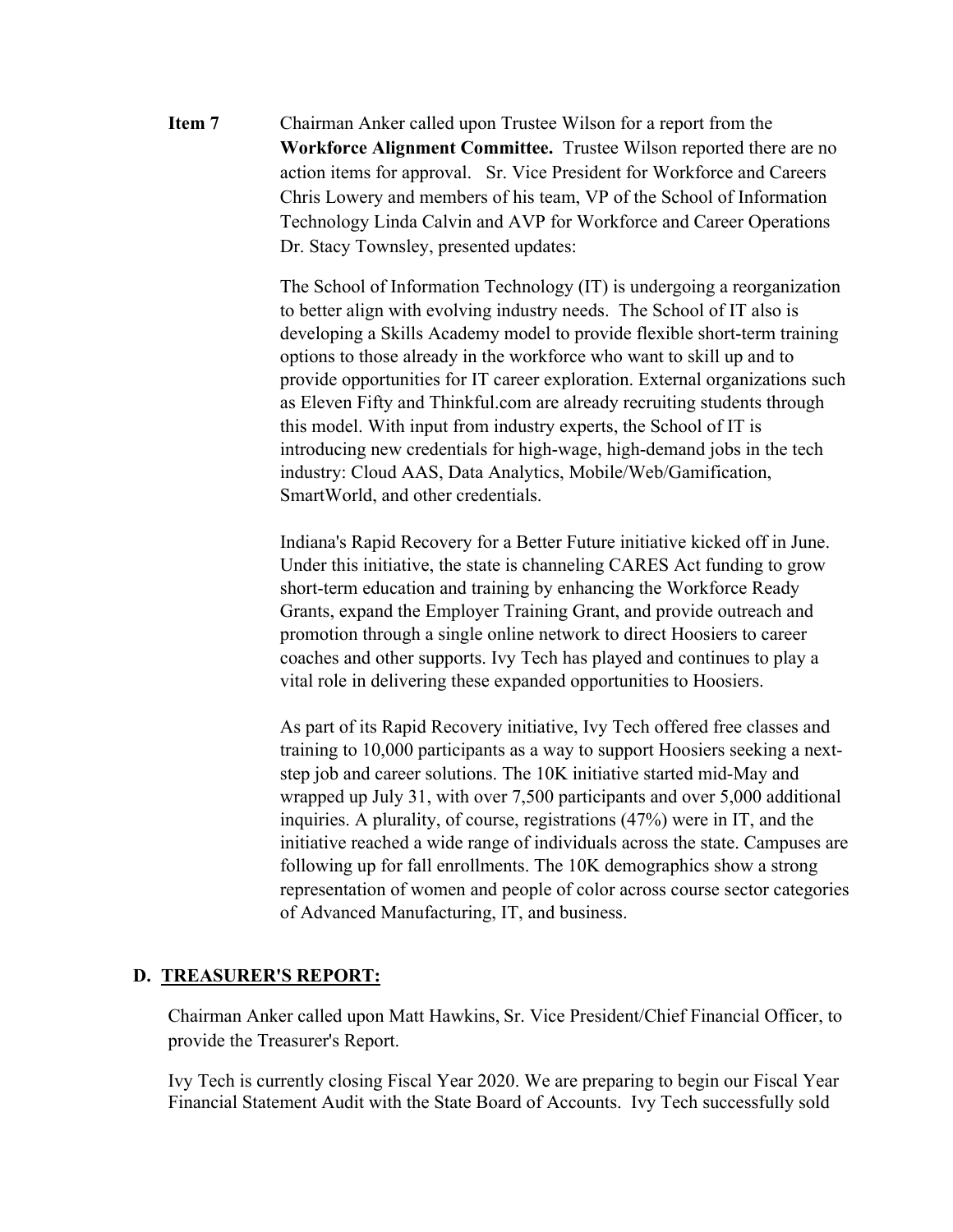the debt to refinance the Build America bonds and our new Columbus Building. \$76M in proceeds with all-in interest cost at 1.55% saving the state \$14.8M Federal Government \$4.5M

Ivy Tech's net position in July of 2109 was \$790M as we close the Fiscal Year 2020 we expect that position to inch to \$850M. We are monitoring state revenue closely, and state and federal fiscal policy. We will know more updates in October.

Trustee Dora moved for approval of the Treasurer's Report. Trustee Brand seconded the motion.

Trustee Foutch seconded the motion

| Secretary Andrew Wilson called roll  |
|--------------------------------------|
| "Aye"                                |
| Stephanie Bibbs, Vice Chair<br>"Aye" |
| "Aye"                                |
| "Aye"                                |
| "Aye"                                |
| "Aye"                                |
| "Aye"                                |
| "Aye"                                |
| "Aye"                                |
| "Aye"                                |
| "Aye"                                |
| "Aye"                                |
| not present                          |
| "Aye"                                |
| not present                          |
|                                      |

The motion carried unanimously

### **E. STATE OF THE COLLEGE**

Chairman Anker called upon President Ellspermann to provide her State of the College report.

President Ellspermann welcomed 2020-21 State Board Student Representatives, Kierstan Taylor, South Bend/Elkhart Campus, and Julian Franklin, Muncie Campus. President Ellspermann brought the trustees up to date on the College's COVID-19 Operational Campus and Operations timeline. She provided a snapshot of where we are with the college's metrics and other College updates including I.Pass, Grant submissions, and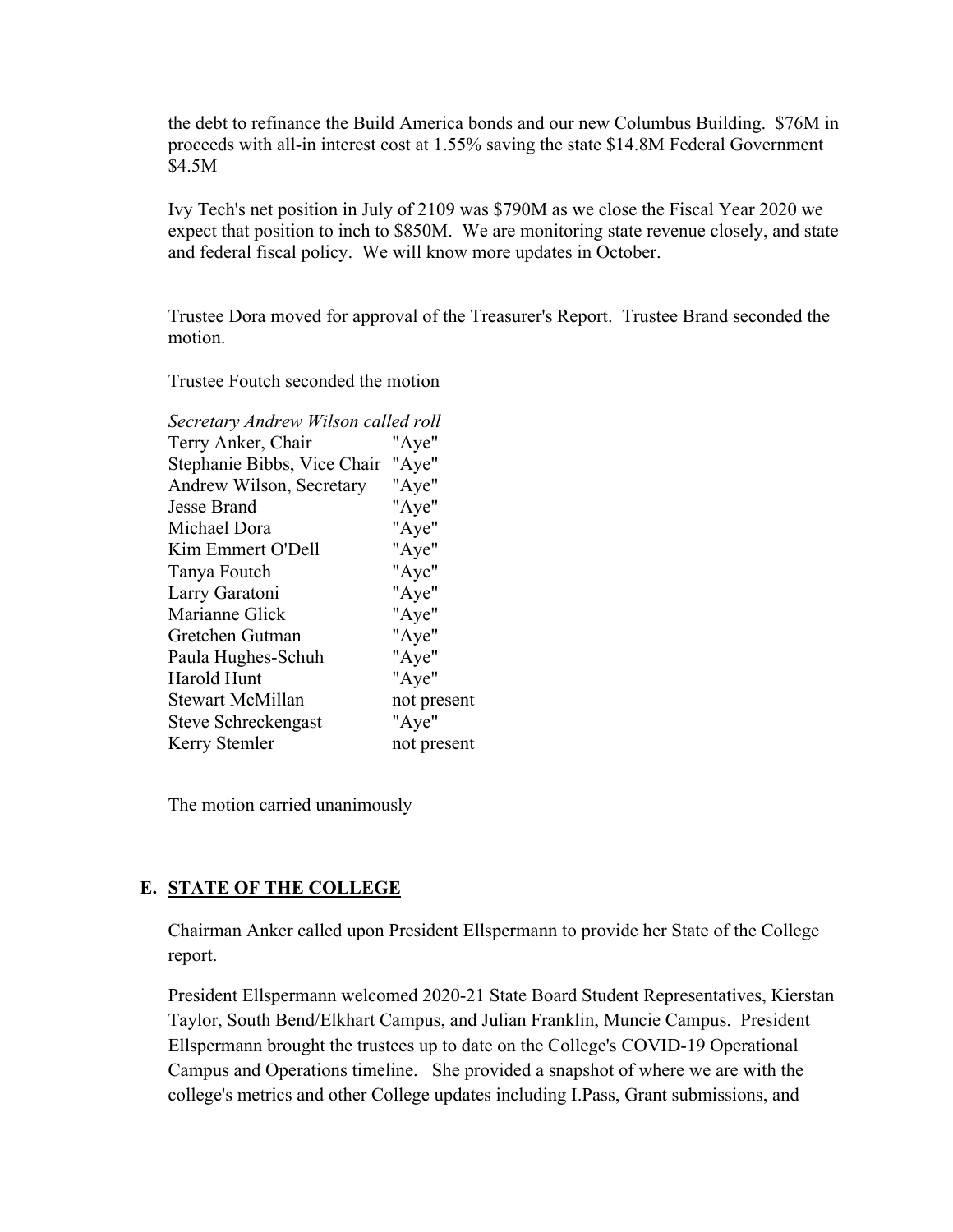Capital Project Prioritization requests align with areas of focus in our strategic plan (best serves students, workforce alignment, quadrant program impact, reduction of square footage, repurposing and building R&R needs.

### **F. OLD BUSINESS**

Chairman Anker called for old business, but there was none.

#### **G. NEW BUSINESS**

Chairman Anker called for new business.

Trustee Glick moved for approval of

**Resolution 2020-31,** Appointment of Campus Board of Trustees

Trustee Bibbs seconded the motion

| Secretary Andrew Wilson called roll |       |
|-------------------------------------|-------|
| Terry Anker, Chair                  | "Aye" |
| Stephanie Bibbs, Vice Chair         | "Aye" |
| Andrew Wilson, Secretary            | "Aye" |
| <b>Jesse Brand</b>                  | "Aye" |
| Michael Dora                        | "Aye" |
| Kim Emmert O'Dell                   | "Aye" |
| Tanya Foutch                        | "Aye" |
| Larry Garatoni                      | "Aye" |
| Marianne Glick                      | "Aye" |
| Gretchen Gutman                     | "Aye" |
| Paula Hughes-Schuh                  | "Aye" |
| <b>Harold Hunt</b>                  | "Aye" |
| <b>Stewart McMillan</b>             | "Aye" |
| Steve Schreckengast                 | "Aye" |
| Kerry Stemler                       | "Aye" |

Trustee Hughes-Schuh moved for approval of

**Resolution 2020-32,** Approval of Trustees to Serve on Foundation Board

Trustee Dora seconded the motion

*Secretary Andrew Wilson called roll* Terry Anker, Chair "Aye" Stephanie Bibbs, Vice Chair "Aye" Andrew Wilson, Secretary "Aye"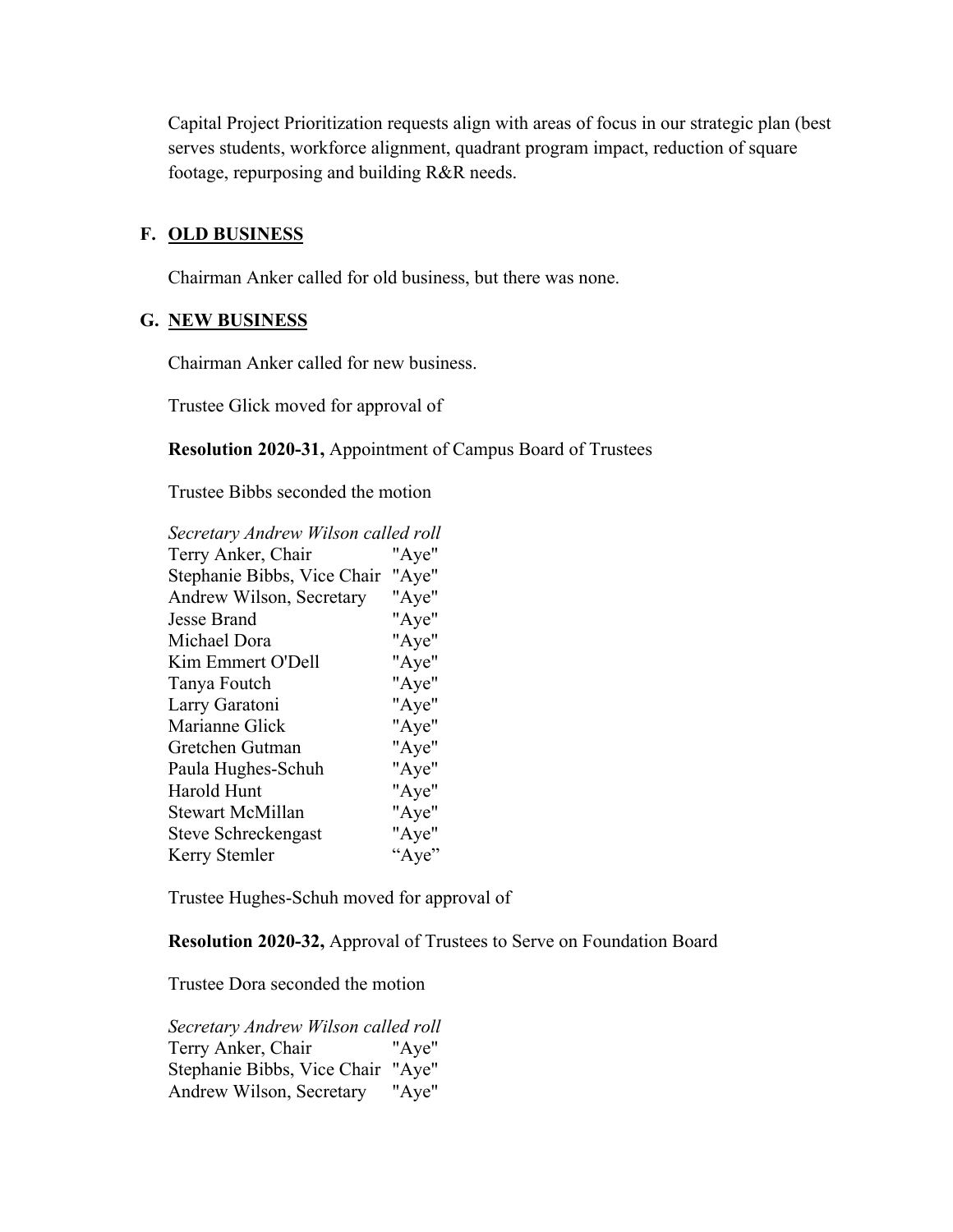| Jesse Brand             | "Aye" |
|-------------------------|-------|
| Michael Dora            | "Aye" |
| Kim Emmert O'Dell       | "Aye" |
| Tanya Foutch            | "Aye" |
| Larry Garatoni          | "Aye" |
| Marianne Glick          | "Aye" |
| Gretchen Gutman         | "Aye" |
| Paula Hughes-Schuh      | "Aye" |
| Harold Hunt             | "Aye" |
| <b>Stewart McMillan</b> | "Aye" |
| Steve Schreckengast     | "Aye" |
| Kerry Stemler           | "Aye" |

The motion carried unanimously

Trustee Schreckengast moved for approval of

# **Resolution 2020-33,** Election of Officers for the State Board of Trustees

Trustee Dora seconded the motion

| Secretary Andrew Wilson called roll |       |  |
|-------------------------------------|-------|--|
| Terry Anker, Chair                  | "Aye" |  |
| Stephanie Bibbs, Vice Chair         | "Aye" |  |
| Andrew Wilson, Secretary            | "Aye" |  |
| <b>Jesse Brand</b>                  | "Aye" |  |
| Michael Dora                        | "Aye" |  |
| Kim Emmert O'Dell                   | "Aye" |  |
| Tanya Foutch                        | "Aye" |  |
| Larry Garatoni                      | "Aye" |  |
| Marianne Glick                      | "Aye" |  |
| Gretchen Gutman                     | "Aye" |  |
| Paula Hughes-Schuh                  | "Aye" |  |
| <b>Harold Hunt</b>                  | "Aye" |  |
| <b>Stewart McMillan</b>             | "Aye" |  |
| Steve Schreckengast                 | "Aye" |  |
| Kerry Stemler                       | "Aye" |  |

The motion carried unanimously

# **ADJOURNMENT**